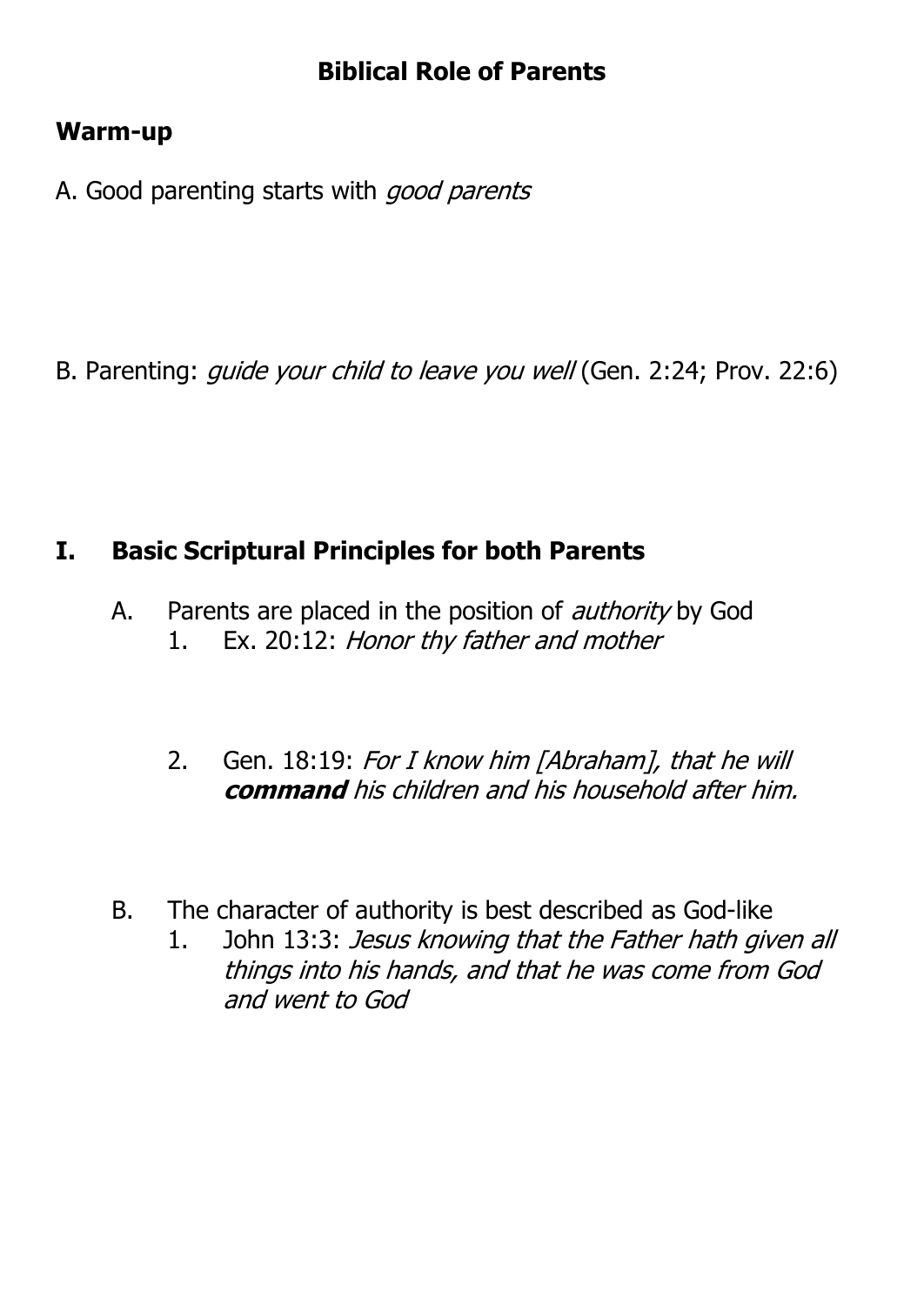- 2. Children generally do not resist such God-like authority though all children will resist obedience because of our sinful natures
- C. The manner and focus of the *shepherd the heart* 
	- 1. Eph. 6:4: And ye fathers, provoke not your children to wrath: but bring them up in the nurture and admonition of the Lord.
		- a. feeding anger is self-destructive
		- b. nurturing and teaching the heart is empowering ● nurture defined
			- admonition defined
		- c. Prov 22:6 Train up a child in **the way** he should go: and when he is old, he will not depart from it.

D. The goal of shepherding is to lead the child to the cross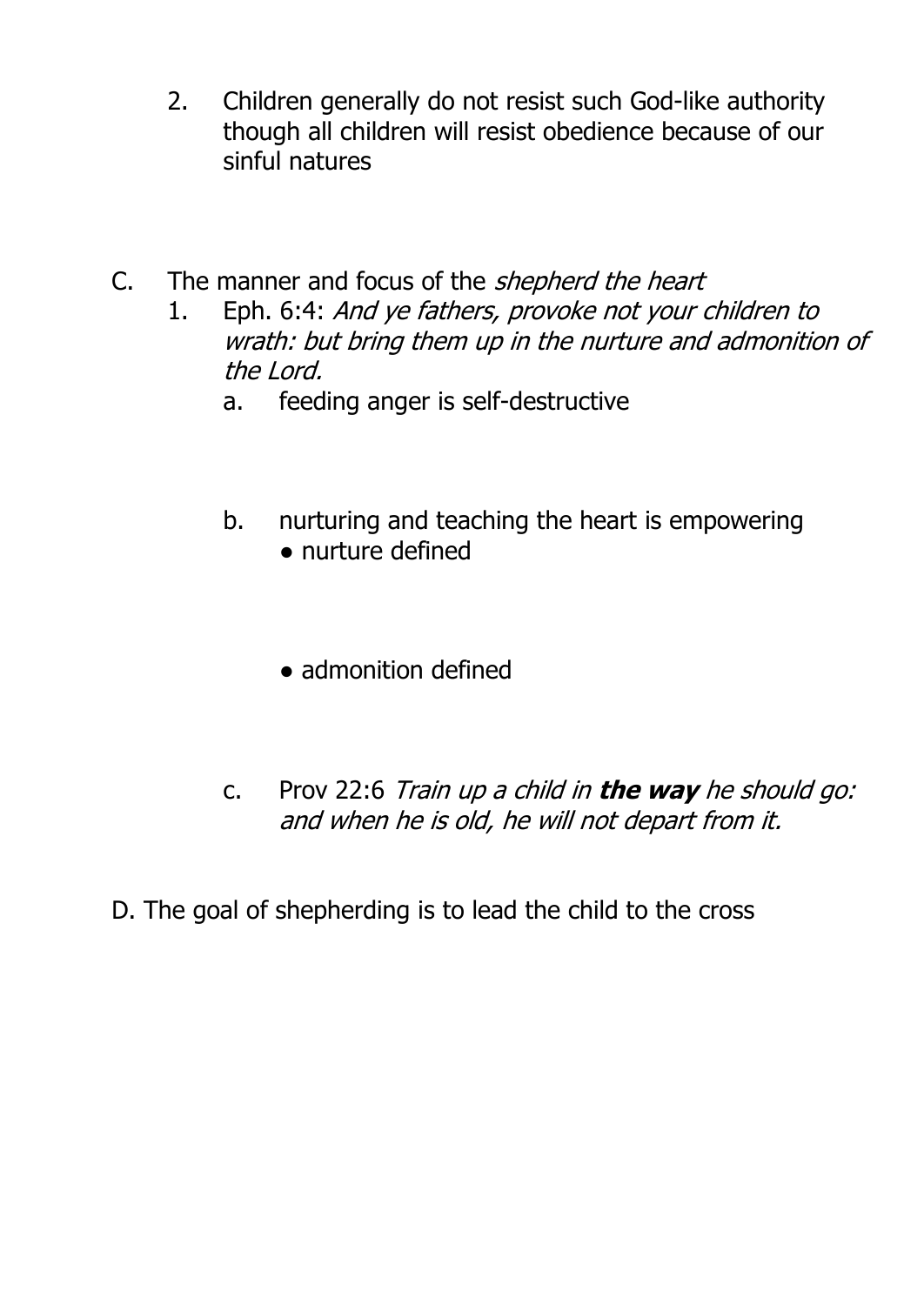## **Group Discussion questions**

- 1. Read Rom. 1:18-25 and discuss *how* this passage should guide us in understanding our children's heart.
- 2. How are we to shepherd the children's hearts in the following cases?
	- a. Peter and Johnny are playing and a fight breaks out over a particular toy. Peter maintains he had it first.
	- b. Maria talks back disrespectfully to you are a parent when correcting her for breaking a "house rule" like making her bed after she gets up.
	- c. You bought some new tennis shoes for your ten-year-old. When you bought them, you knew he would not be really happy but they were the only ones you could afford. Now when he is putting them on, he is crying. How are we to handle this?
	- d. After school, your child's teacher calls to inform you that Betty showed great disrespect to her teacher in making a derogatory comment about his clothing.
	- e. George comes home in tears and fears after having failed his math test even though he worked hard.
	- f. After cleaning your daughter's bedroom you find a very sensual romance tucked under her bed.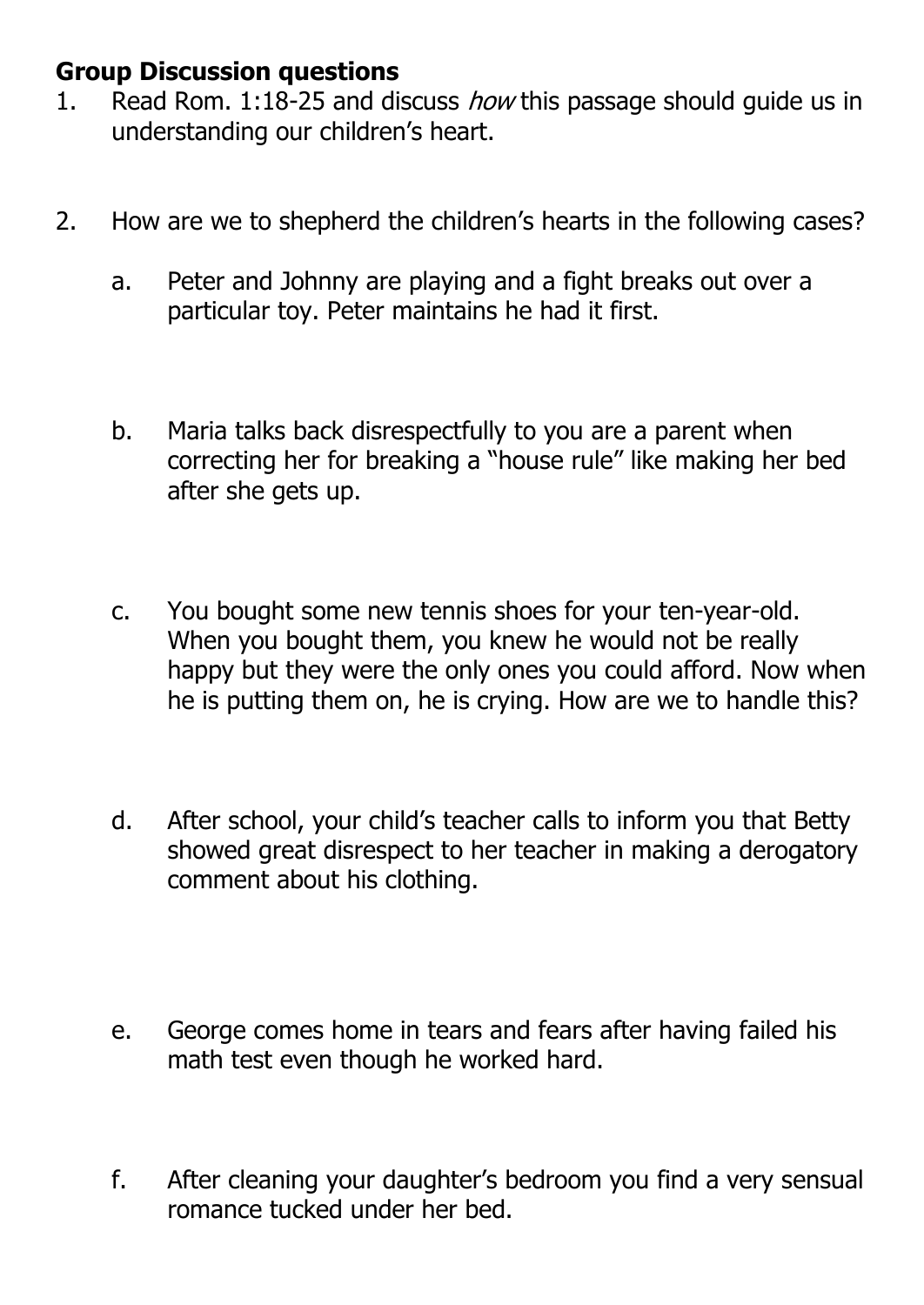- 3. Which of these goals are Biblical goals in parenting?
	- a. Developing special skills to boost his self-esteem.
	- b. Raising our children into well-behaved and mannered children.
	- c. To help our children succeed in academic achievement.
	- d. Making them conscientious in personal and family devotions.

# **Take Home Questions for Parents to Discuss Together**

- 1. Our children's life is intimately affected by various shaping influences of our family. The shaping influences are such things as the family values, family response to crisis or failure or conflicts, family cooperation among each other, and family history.
	- a. What have been some of the prominent shaping influences in your own childhood family setting that impact you as parents today?
	- b. Ask your children to identify what are the values of your family. What do they see matters most to us as parents?
	- c. How open is your communication with your children?
	- d. How do you resolve conflicts as a family?
	- e. List each child's strengths and weaknesses on paper and evaluate what you do as parents to shepherd each child in these individual needs.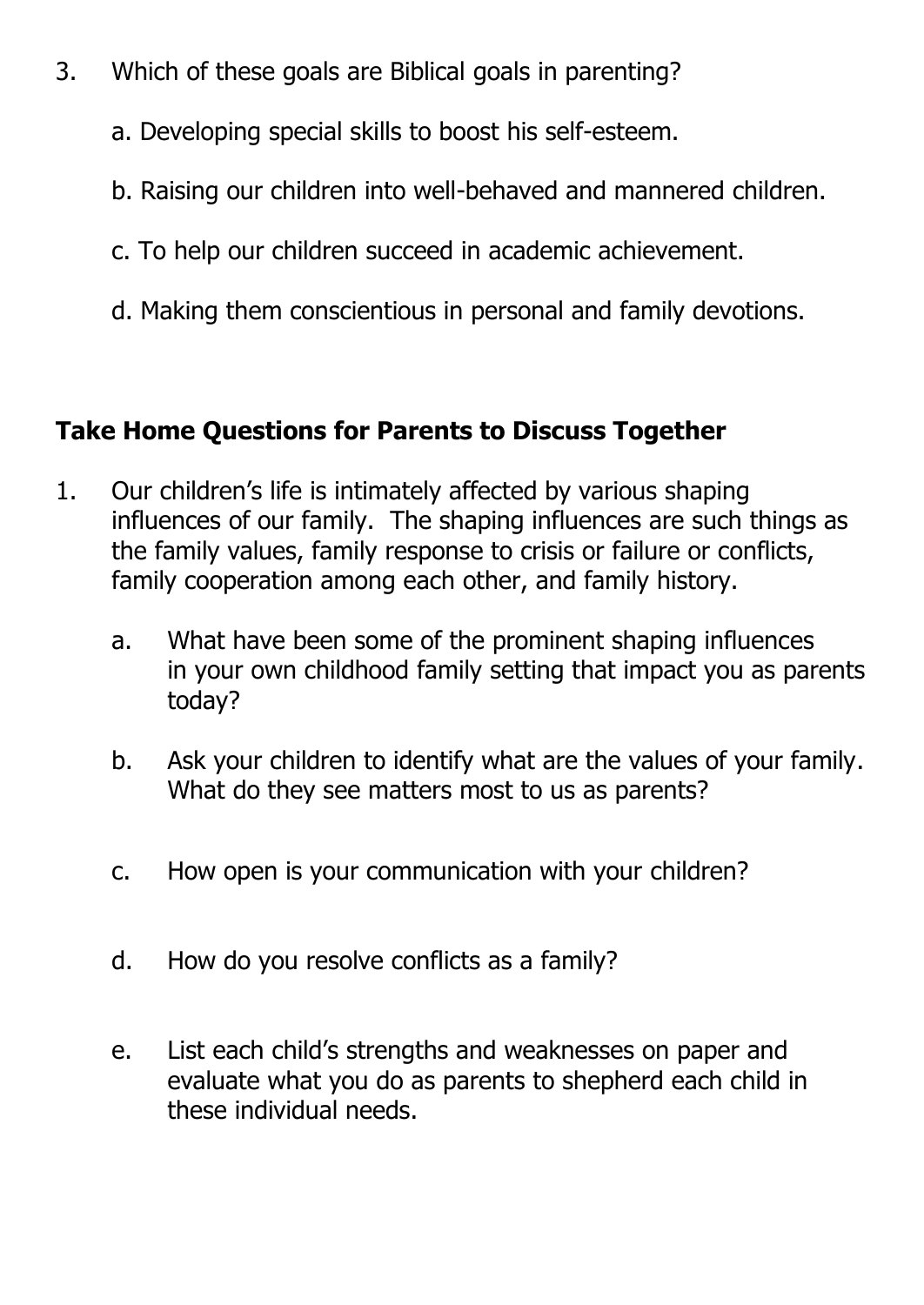- 2. Ask yourself how **each** child would answer this sentence, "What Dad and Mum want for me is …". Would his/her answer be different when they would be asked, "What Dad wants from me…?" or "What Mum wants from me …?"
- 3. Ask yourself as parents whether your children will one day respond to the question, "I know my parents loved me …"
	- \_\_ through the undivided attention they gave me
	- \_\_ through their patient listening to my hurts and fears
	- \_\_ through their example of faith, conviction, and prayerful walk
	- \_\_ through their empathy and openness as we shared feelings
	- \_\_ through their valuing my thoughts, opinions, and feelings
	- \_\_ through their openness to touch, hug, and kiss
	- \_\_ through their priority of God, His Word, and people
	- \_\_ through their verbalized appreciation and love
	- \_\_ through their example of joyous togetherness as family
	- a. Mark the responses of which you are *sure* they will give as answer!
	- b. Evaluate how you can *change* your family life so that all of these may be their response!
- 4. David Staal wrote a book with the title *Words Kids Need to Hear.* He argues persuasively that the messages we sent daily impact our children lifelong. The 'simplest' measures often have the most 'lasting' impact while the big things we did or gave, completely fade in our memories. He shaped his book around seven statements which we are to share with our children which will have a profound impact on their future lives. The seven statements are,
	- a. I believe in you!
	- b. You can count on me!
	- c. I treasure you!
	- d. I am sorry, please forgive me!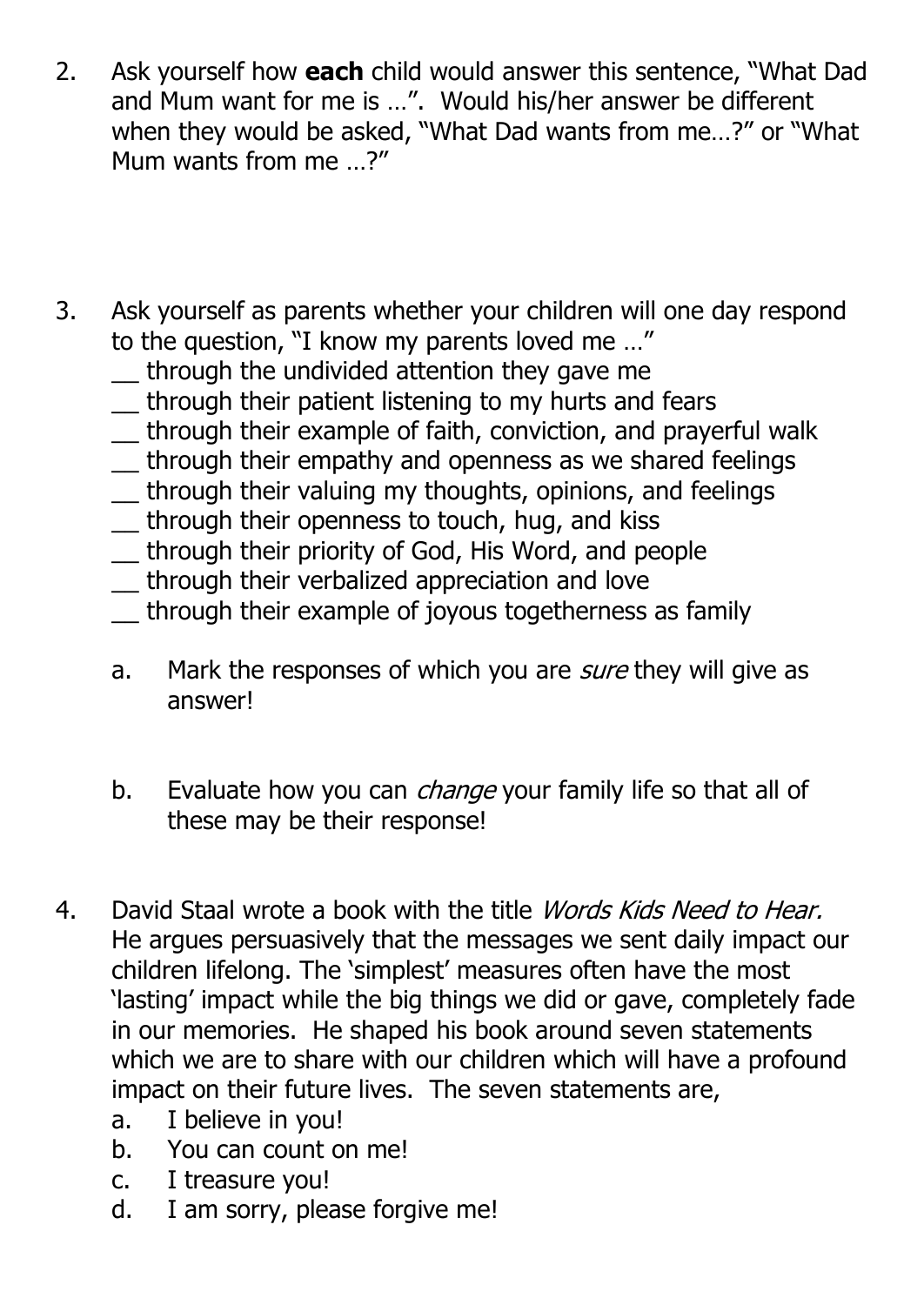- e. Because (providing valid reasons for why we do what we do) $<sup>1</sup>$ </sup>
- f. No!
- g. I love you!

Discuss together how much you use these simple yet powerful words as you interact and parent your child(ren)?

- 5. Someone used the word BUSY as an acronym for
	- B … being
	- U … under
	- S … Satan's
	- Y … yoke

1

How far is our family life become yoked in this way? What can be done to reduce this business and make more time for family time?

6. Someday … when my children are old enough to understand the logic that motivates a parent, I will tell them …

I loved you enough …

- to ask where you were going, with whom, and what time you would be home.

- to insist that you save your money and buy a bike for yourself even though we could afford to buy one for you.

- to make you pay for the bubble gum you had taken and tell the clerk, "I stole this yesterday and want to pay for it."

- to stand over you for two hours while you cleaned your room, a job that should have taken 15 minutes.

- to let you feel the consequences for your actions instead of covering up for you even though the penalties were harsh. - to say No when I knew you would be angry to me for it.

<sup>1</sup> For example, by adding *because …(with reason)* to "I believe in you …" your statement will impact even more. For example, "I believe in you" is not nearly so powerful as "I believe in you because your generosity shows me God has given you a big heart for other people." Or "You can count on me" is far weaker than "You can count on me because you know I will be always there to listen to you when you need me, and I will keep my eye on you." (Adapted from David Staal)